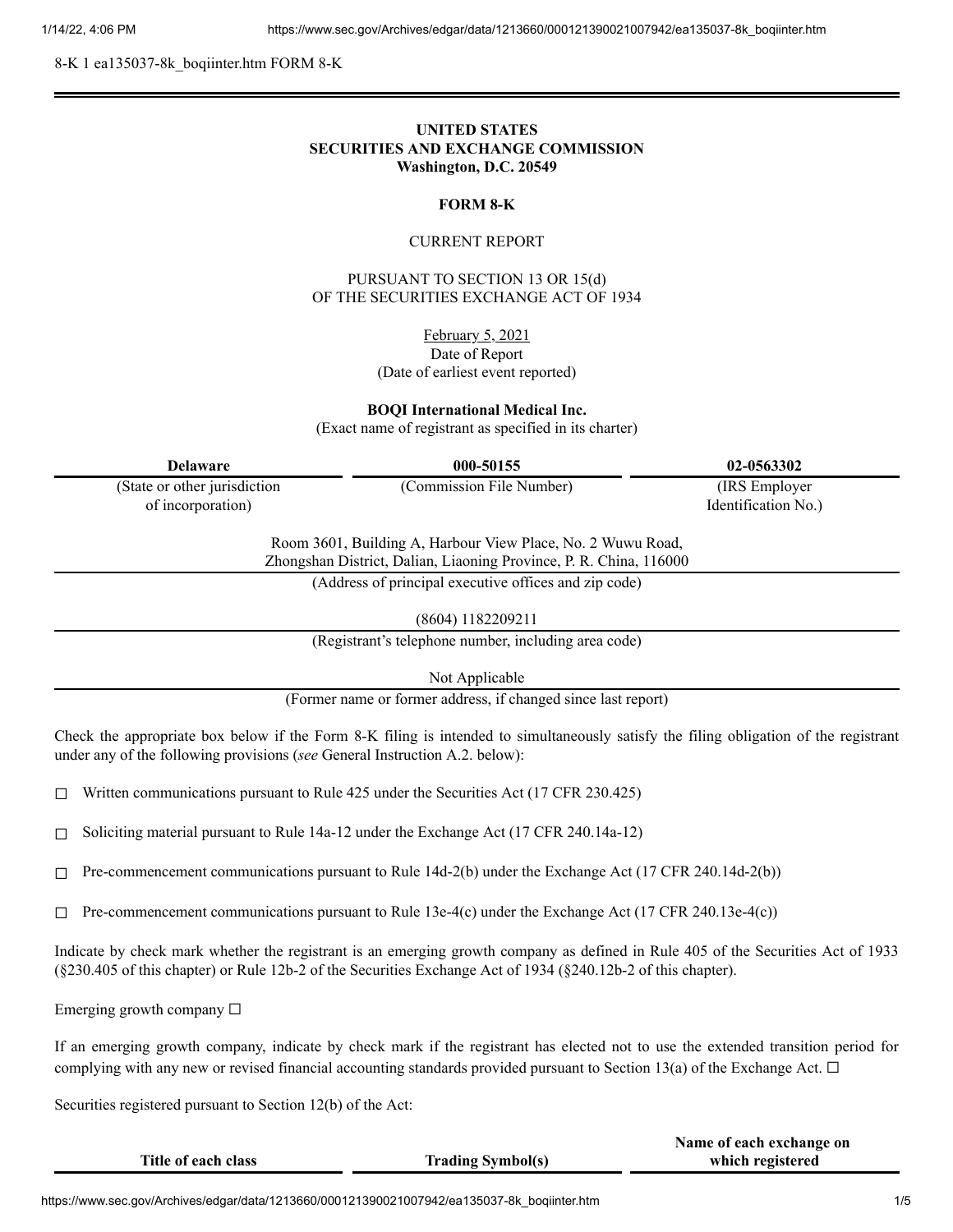Common stock, \$0.001 par value BIMI BIMI The NASDAQ Capital Market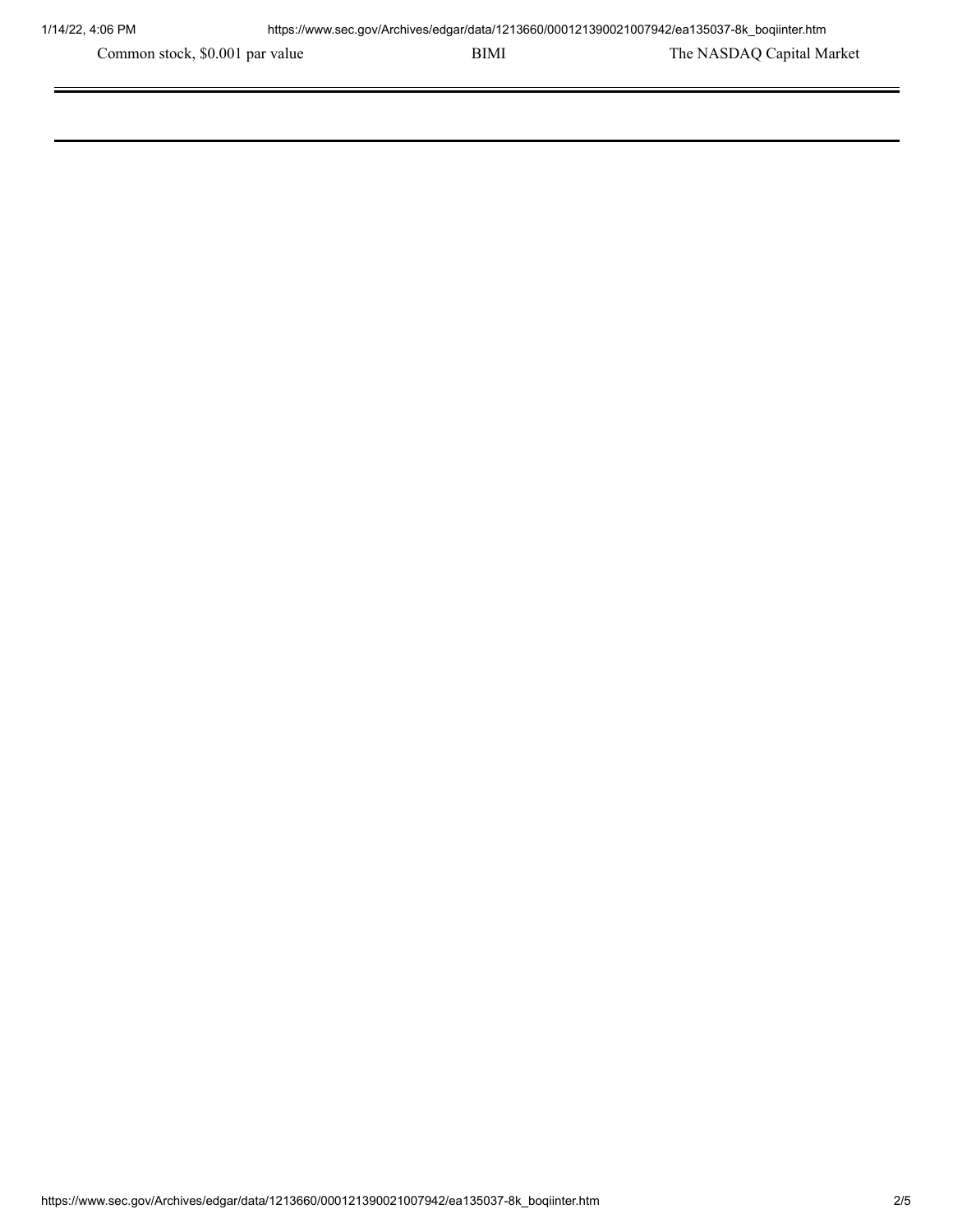#### **Section 2 – Financial Information**

## **Item 2.01. Completion of Acquisition or Disposition of Assets.**

As previously disclosed, on December 15, 2020, the Registrant entered into a stock purchase agreement (the "Agreement") to acquire Chaohu Zhongshan Minimally Invasive Hospital ("Zhongshan"). Pursuant to the Agreement, the Registrant will purchase all the issued and outstanding equity interests in Zhongshan (the "Zhongshan Shares"). The transaction was closed on February 5, 2021. Upon closing, 100% of the Zhongshan Shares were transferred to and recorded under the name of the Registrant's wholly owned subsidiary Beijing Xin Rong Xin Industrial Development Co., Ltd. and the closing consideration was paid to the seller in accordance with the Agreement.

The aggregate purchase price for the Zhongshan Shares was RMB 120,000,000 (approximately \$18,348,623). The closing consideration was RMB 40,000,000 (approximately US\$6,116,207). 2,000,000 shares of common stock of the Registrant valued at RMB 40,000,000 (approximately US\$6,116,207) will be delivered within 90 days of the closing. The balance of the purchase price in the amount of RMB 40,000,000 (approximately US\$6,116,207) is subject to post-closing adjustments based on the performance of Zhongshan in 2021 and 2022.

The foregoing description is qualified in its entirety by reference to the full text of the Agreement, which was filed as Exhibit 4.1 to the Registrant's Current Report on Form 8-K dated December 16, 2020 and is incorporated in this Report by reference.

#### **Item 3.02 Unregistered Sale of Equity Securities.**

The information required to be reported under this Item is incorporated by reference to Item 2.01 of this Current Report on Form 8-K.

### **ITEM 8.01 OTHER INFORMATION**

On February 10, 2021, the Registrant issued a press release announcing the completion of its acquisition of Zhongshan. A copy of the press release is attached as Exhibit 99.1 to this current report on Form 8-K and is incorporated by reference herein.

The information under this Item 8.01, including Exhibit 99.1, is deemed "furnished" and not "filed" under Section 18 of the Securities Exchange Act of 1934, as amended (the "Exchange Act"), or otherwise subject to the liability of that section, and shall not be incorporated by reference into any registration statement or other document filed under the Securities Act of 1933, as amended, or the Exchange Act, except as shall be expressly set forth by specific reference in such filing.

The information in this Current Report on Form 8-K, including Exhibit 99.1, may contain forward-looking statements based on management's current expectations and projections, which are intended to qualify for the safe harbor of Section 27A of the Securities Act of 1933, as amended, and Section 21E of the Securities Exchange Act of 1934, as amended. The statements contained herein that are not historical facts are considered "forward-looking statements." Such forward-looking statements may be identified by, among other things, the use of forward-looking terminology such as "believes," "expects," "may," "will," "should," or "anticipates" or the negative thereof or other variations thereon or comparable terminology, or by discussions of strategy that involve risks and uncertainties. In particular, statements regarding the efficacy of investment in research and development are examples of such forwardlooking statements. The forward-looking statements include risks and uncertainties, including, but not limited to, the effect of political, economic, and market conditions and geopolitical events, including the current COVID-19 global crisis; legislative and regulatory changes that affect our business; the availability of funds and working capital; the actions and initiatives of current and potential competitors; investor sentiment; and our reputation. The Registrant does not undertake any responsibility to publicly release any revisions to these forward-looking statements to take into account events or circumstances that occur after the date of this report. Additionally, the Registrant does not undertake any responsibility to update you on the occurrence of any unanticipated events, which may cause actual results to differ from those expressed or implied by any forward-looking statements. The factors discussed herein are expressed from time to time in the Registrant's filings with the Securities and Exchange Commission available at http://www.sec.gov .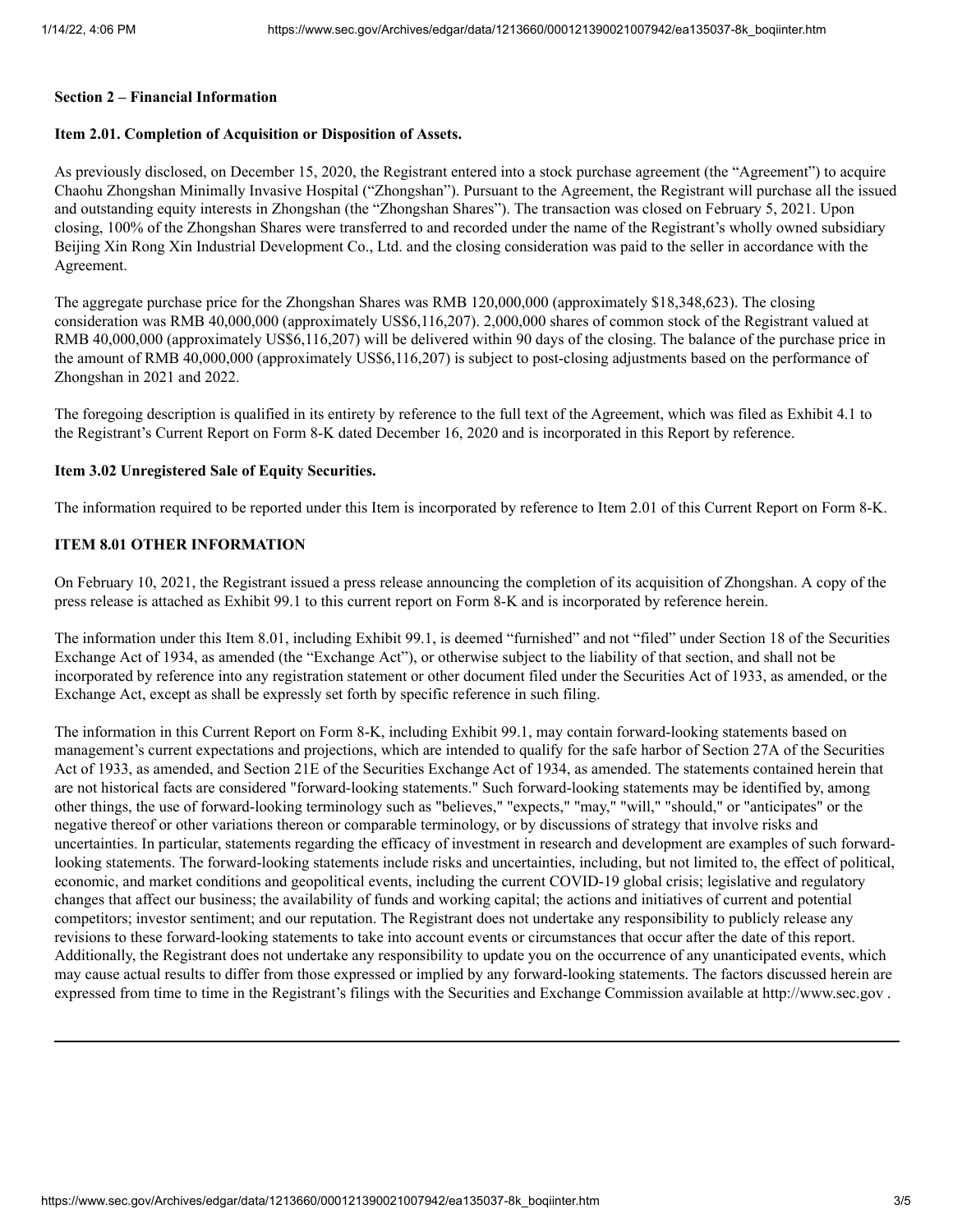# **Item 9.01. Financial Statements and Exhibits**

(d) Exhibits

## **Exhibit Description**

99.1 Press Release dated [February](https://www.sec.gov/Archives/edgar/data/1213660/000121390021007942/ea135037ex99-1_boqiinter.htm) 10, 2021